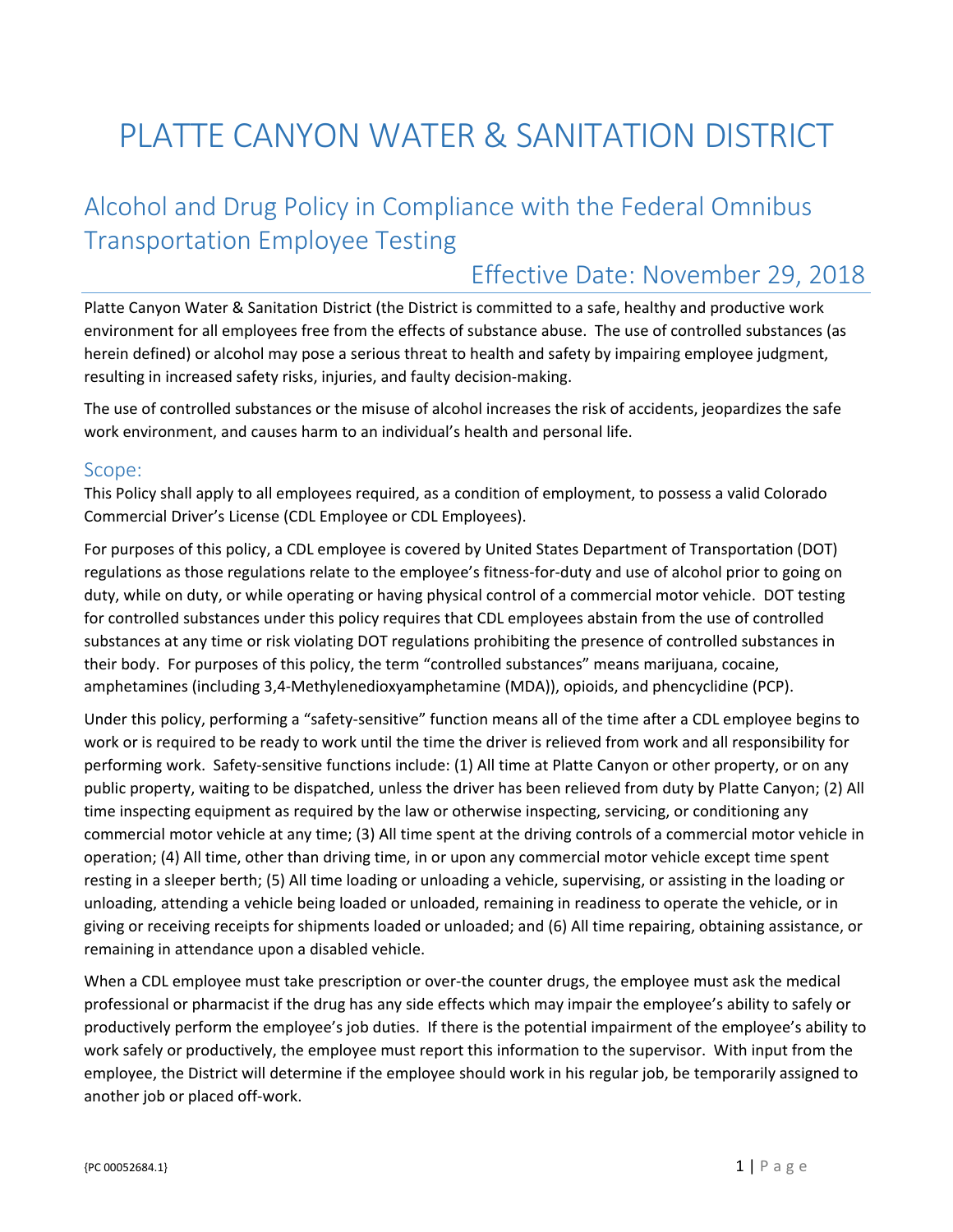# Statement of Policy:

The goal of this policy is to establish procedures to support a safety and health program and to comply with minimum federal safety standards for safety‐sensitive functions regulated by the DOT. These standards were designed to reduce accidents that result from Employee use of controlled substances and alcohol.

No CDL employee shall unlawfully manufacture, use, possess, or distribute controlled substances.

No CDL employee shall report to work, perform safety sensitive duties, or, while in the employ of the District, have at any time, any controlled substance present in their body. Safety sensitive duties shall include, but not necessarily be limited to operation of District equipment, operation of District vehicles, assisting in the operation of District equipment and vehicles or performance. Presence of controlled substances will be determined by testing performed as described in this policy.

No CDL employee shall perform safety sensitive functions within four (4) hours of consuming alcohol.

No CDL employee shall consume alcohol while performing safety sensitive functions.

No CDL employee shall possess alcohol while on duty.

No CDL employee shall report to work or perform safety sensitive functionswhile having an alcohol concentration of 0.02 grams of alcohol per 210 liters of breath or greater. A CDL employee's alcohol concentration will be determined by testing as described in this Policy.

No CDL employee shall leave the scene of an accident, without a valid reason, before arranging to have both a controlled substance and alcohol test performed.

No CDL employee shall consume alcohol after an accident unless eight (8) hours have elapsed, the employee has been tested, or the District has determined that the employee's performance could not have contributed to the accident, whichever comes first.

No CDL employee shall refuse to take a required test.

#### Consequences of Violation under District Policy:

Any violation of this policy will result in discipline up to and including termination under the District's independent authority, as provided for by the DOT, even for the first offense.

Any CDL employee who tests positive for marijuana is in violation of the District's drug policy, even if the CDL employee is exempt from criminal prosecution under a state medical marijuana law or is using marijuana recreationally in conformity with a state law. Be advised that a positive drug test for marijuana constitutes a violation of the District's drug and alcohol policy and may lead to your termination. For more information, please speak with the Assistant District Manager.

Any CDL employee who has been observed using or possessing controlled substances or alcohol during work time, including lunch breaks, or on District premises is in violation of this policy.

Any CDL employee who adulterates or otherwise interferes with accurate testing required pursuant to this Policy is in violation with this Policy.

The District will not hire applicants who test positive for controlled substances.

The District will provide any CDL employee who violates a DOT drug and alcohol test, a listing of Substance Abuse Professionals (SAP) readily available to the employee.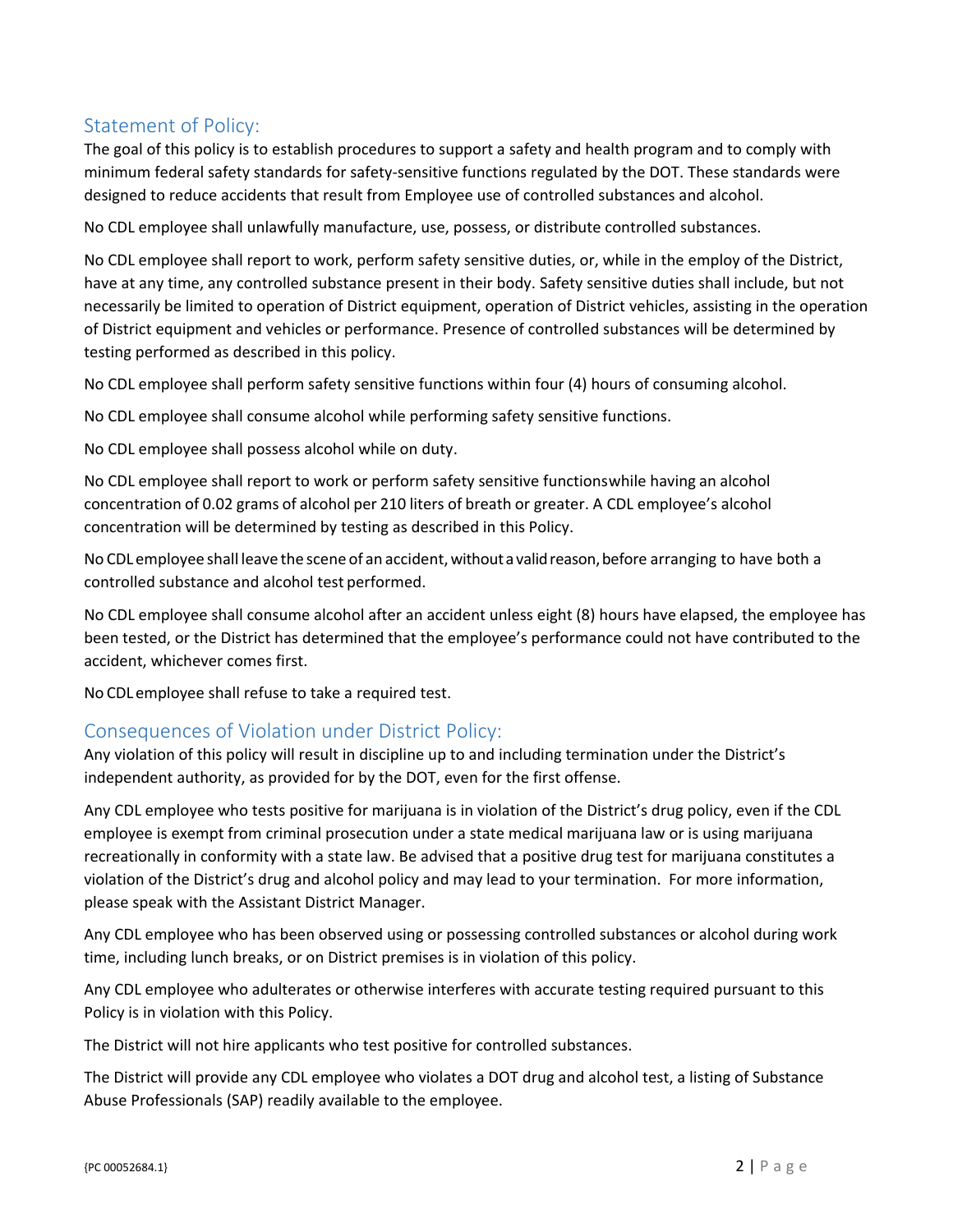# Minimum Consequences of Violations as Mandated by DOT

The following consequences are minimum requirements as set out by the DOT. Compliance with the following does not guarantee a CDL employee will be returned to work following a violation of this policy. CDL employees will be subject to disciplinary action up to and including termination for violation of this policy, regardless of eligibility to return to work under the DOT regulations.

If a CDL employee tests positive for a controlled substance or has an alcohol concentration of .02 or greater, the employee will be removed from safety‐sensitive functions.

To be eligible to return to work or a safety‐sensitive function after testing at an alcohol concentration of .02 to .039,the employeemust be off duty for at least 24hours.

To be eligible to return to work after a positive controlled substance test or a test indicating an alcohol concentration of .04 or greater, the CDL employee must be evaluated by an SAP. If the SAP determines that additional treatment is necessary, the CDL employee must complete such treatment. In addition, the CDL employee will be subject to follow‐up testing.

Before a driver returns to duty requiring the performance of a safety-sensitive function after violating the alcohol or controlled substance provisions outlined by DOT, the driver shall undergo a return‐to‐duty test with a result indicating a verified negative result.

#### Substance Screening:

For the purpose of assuring compliance with the Federal Department of Transportation regulations and this policy, applicants for safety‐sensitive positions and CDL employees who perform safety‐sensitive functions will be subject to controlled substance and alcohol screening under the circumstances described below. Applicants and CDL employees are required to submit to testing in the following circumstances as a condition of their employment.

#### Testing Provisions:

#### Pre‐Employment Testing

Applicants for driving‐related positions shall undergo a test for the presence of controlled substances prior to being hired or used by the District. Under no circumstances may a CDL employee perform a safety-sensitive function until a confirmed negative result is received.

Applicants who refuse to submit to testing will not be hired.

#### Random Testing

All current CDL employees will be subject to controlled substance testing and alcohol testing at any time on a random basis as a term and condition of holding a driver position. Upon being notified of selection, the CDL employee must immediately proceed to the testing site.

Random testing will be spread reasonably throughout the year and will be unannounced to ensure that no CDL employee receives advanced knowledge of the time of testing. All CDL employee will have an equal chance of being selected each time a random selection is made.

The number of controlled substances tests conducted annually shall equal or exceed 25 percent of the number of CDL employee positions subject to testing.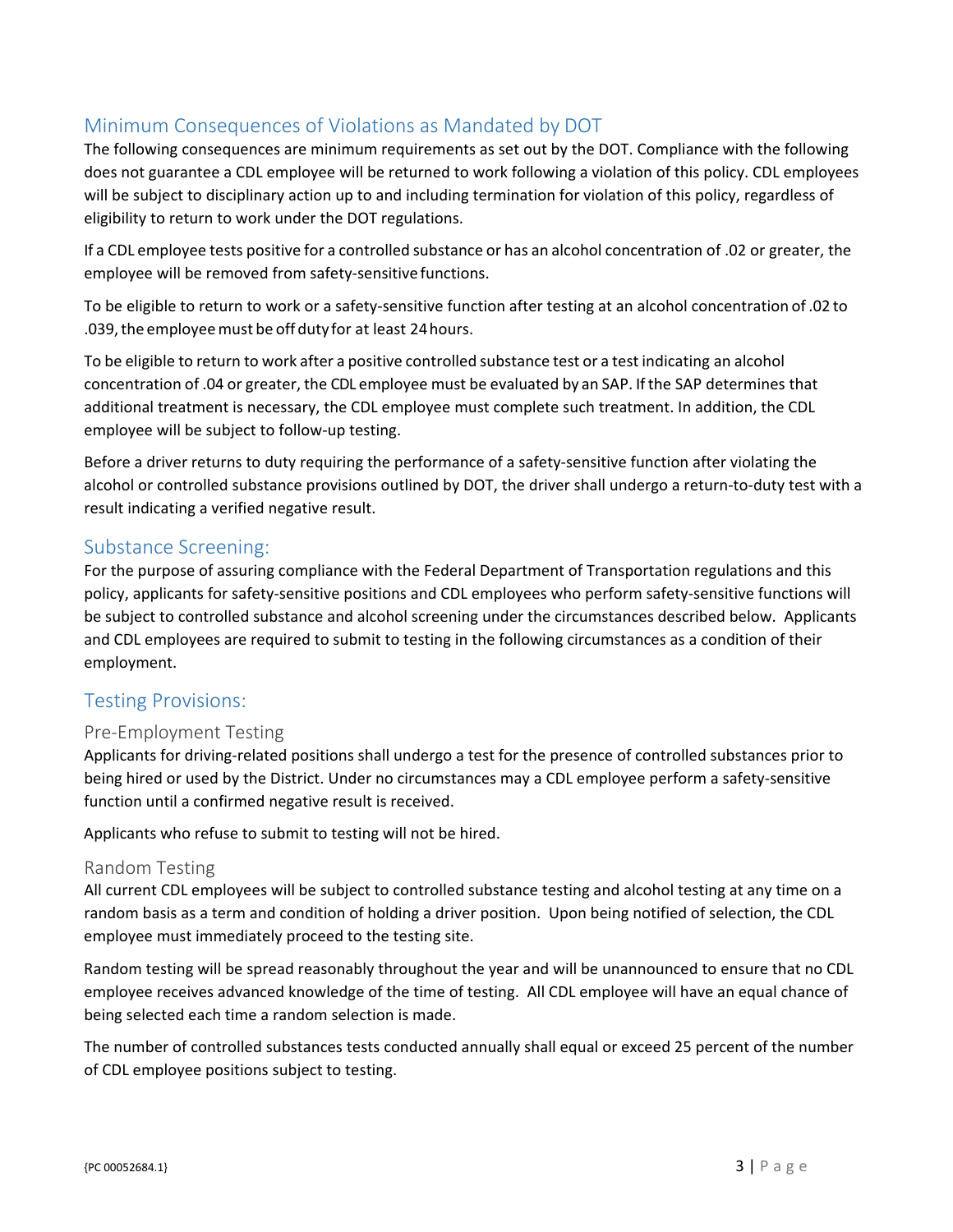The number of alcohol tests conducted annually shall equal or exceed 10 percent of the number of CDL employee positions subject to testing.

#### Post‐Accident Testing

Any current CDL employee must immediately submit to a post-accident drug and post-accident alcohol test if involved in the following types of accidents:

- After an accident that involves a death of a human being, or bodily injury to a person who mustreceive immediate medical treatment away from the scene, or,
- One ormore of the vehicles involved is towed away from the scene, or,
- A citation is issued to the CDL employee for amoving violation.

If an employee is directed to submit to a drugand/or alcoholtest at the scene of an accident by a federal, state, or local law enforcement officer, the employee is to contact his or her supervisor immediately to report this and to provide the name and badge number ofthe officer who conducted the test. TheDistrictmayuse the resultsfrom the test at the scene to determine if the driver has violated this testing requirement.

A driver will not be allowed to return to work until a confirmed negative test result is received. The District will place the driver on leave pending the receipt of drug testing results. Leave shall be paid if a confirmed negative test result is received. Leave shall be non‐paid if a confirmed positive test result is received.

#### Reasonable Suspicion

A current CDL employee will be required to immediately submit to controlled substance or alcohol testing upon reasonable suspicion. Reasonable suspicion means that the actions, appearance or conduct of the CDL employee on duty are indicative of the use and/or presence in the employee's body of a controlled substance or alcohol. Reasonable suspicion is based on specific, contemporaneous, articulable observations concerning the appearance behavior, speech or body odors of the employee.

A CDL employee will not be allowed to return to work until a confirmed negative test result is received. The District will place the driver on a leave pending the receipt of drug testing results. Leave shall be paid if a confirmed negative test result is received. Leave shall be non‐paid if a confirmed positive test result is received.

#### Follow‐up and Return to Duty Testing

Any driver who has been required to or voluntarily undergoes rehabilitation for substance abuse must submit to a drug test and receive a confirmed negative test result and an alcohol test (with a result of less than .02) before returning to work. In addition, the driver will be subject to follow‐up testing in accordance with the recommendations of the Substance Abuse Professional.

Any employee that fails the return‐to‐duty test, a follow‐up test, or fails to successfully complete the requirements prescribed by the SAP will be subject to disciplinary action up to and including termination.

# Testing Procedures:

#### Controlled Substance

Controlled substance screening shall be conducted in a laboratory certified by the Department of Health and Human Services(DHHS) and in accordance with the Procedures for Transportation Workplace Drug Testing Programs. All controlled substance screening includes split sampling which provides that a urine sample be split into two separate containers.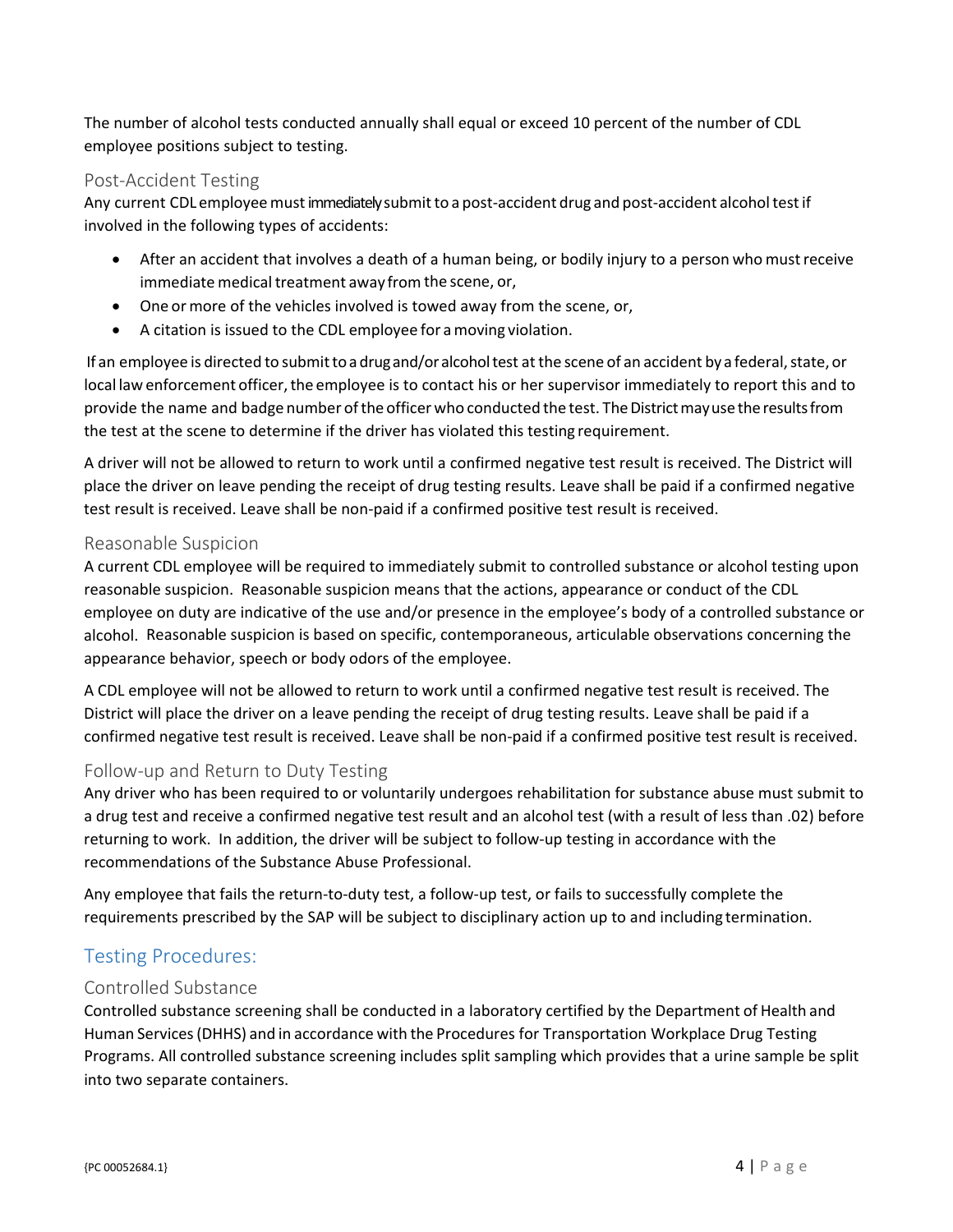Precautions shall be taken to ensure that the specimen is not adulterated or diluted during the collection procedure and that the information on the sample matches the information on the custody and control form

Dilute test results will be treated as follows:

- Dilute positives are treated as a verified positive test;
- Dilute negatives with the creatinine concentration equal to or greater than 2 mg/dL but less than or equal to 5 mg/dL will be retested under direct observation. A second dilute negative result will be treated as a negative test result;
- Dilute negatives with the creatinine concentration greater than 5 mg/dL will/will not be retested. A second dilute negative result will be treated as a negative test result unless the MRO directs the District to retest under direct observation.

The substance screen will test for the following drugs ‐ marijuana, cocaine, opiates, amphetamines, phencyclidine (PCP), and ecstasy.

Any positive test will be confirmed by a gas chromatography/mass spectrometry (GC/MS) test.

The District shall retain a Medical Review Officer (MRO) who will receive thelaboratory results of the testing procedure. The MRO shall be a licensed physician and have knowledge of substance abuse disorders and appropriate medical training to evaluate positive test results, medical history, and any other relevant biomedical information. The MRO shall review all medical records made available by the tested individual when a confirmed positive test could have resulted from legally prescribed medication.

The MRO shall also review all specimens which are found to be adulterated or contain substituted specimens. In the instance of an adulterate or substituted specimen, the MRO will provide the driver an opportunity to present a legitimate medical explanation. If no legitimate medical explanation is provided, the MRO will report the verified adulterated orsubstituted specimen to the District. The District will consider the verified adulterated or substituted specimen as a refusal to test and immediately remove the CDL employee from performing safetysensitive functions. The CDL employee may then be subjected to disciplinary action under the District's independent authority.

The MRO will be sent the sole custodian of the individual test results. The MRO will advise the District only of whether the results were negative or positive.

After receiving notification of a verified positive test, an adulterated or substituted specimen, a CDL employee may request that the split sample be analyzed. Such a request must be made within 72 hours of notification of the verified positive test. If such a request is made, the sample will be tested at another DHHS certified laboratory, at the CDL employee's expense.Uponwritten request within seven (7) days of a verified positive test, the CDL employee may obtain copies of any records pertaining to his or her controlled substance tests.

#### Alcohol Testing

Alcohol testing shall be conducted by a Breath Alcohol Technician (BAT) using an Evidential Breath Testing Device (EBT). The CDL employee will provide a breath sample. If an employee's alcohol concentration is greater than .02, a second confirmation test will be performed.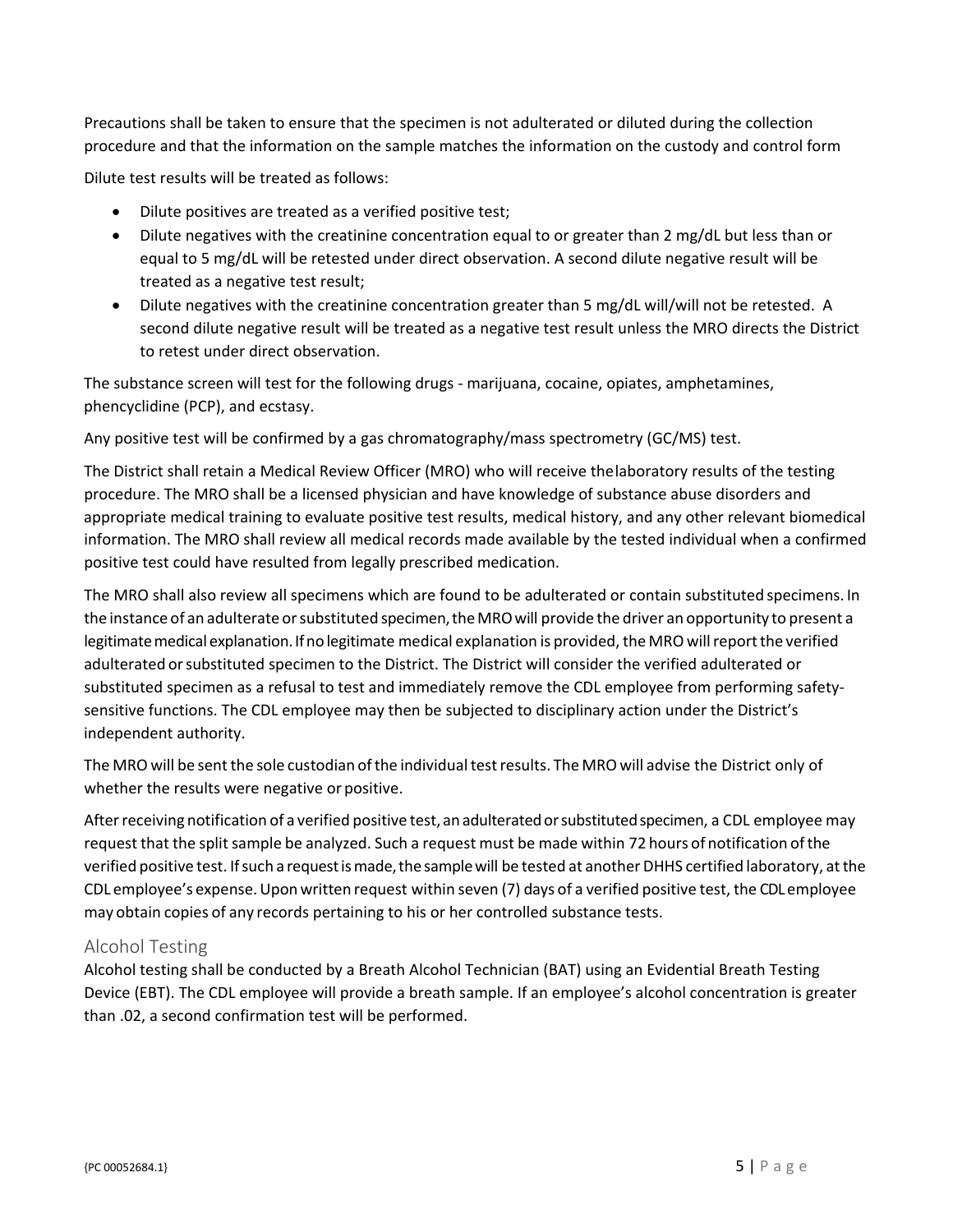# Refusal to Submit to Testing

This provision regarding the refusal to submit to testing excludes applicants for employment. Refusal to submit to testing is a violation ofthis Policy. Any employee refusing to submitto testing will be referred to a Substance Abuse Professional and will face appropriate disciplinary action. The following behaviors constitute a refusal:

Refusal to submit is defined as:

- refusal to appear for testing
- failure to remain at the testing site until the testing process is complete
- failure to provide a urine specimen
- in instances where observed or monitored collection isrequired, failure to allow observation or monitoring
- refusal to sign the testing form
- failure to provide adequate breath
- failure to take a second test as directed
- otherwise fail to cooperate in the testing process
- perform any actions which prevent the completion of the test
- a test result reported by the MRO as a verified adulterated or substitutedtest
- inability to provide sufficient quantities of breath or urine to be tested without a valid medical explanation
- failure to undergo a medical examination or evaluation when directed
- tampering with, attempting to adulterate, adulteration or substitution of the specimen, or interference with the collection procedure
- not reporting to the collection site in the time allotted
- leaving the scene of an accident without a valid reason before the tests have been conducted

# Voluntary Employee Self‐Identification Program

The District supports sound treatment efforts. Whenever practical, the District will assist CDL employeesin overcoming drug, alcohol, and other problems which may affect employee job performance as long as this Policy has not already been violated. A CDL employee may not self-identify in order to avoid required testing. The following is required to participate in this voluntary program: the CDL employee makes the admission of alcohol misuse or controlled substances use **prior**to reporting to duty to performa safety sensitive functionandtheCDL employee does not perform a safety sensitive function until the District is satisfied that the CDL employee has been evaluated and has successfully completed education or treatmentrequirements.

CDL employees who seek voluntary treatment prior to a violation of this Policy will not be disciplined formaking a voluntary admission of alcohol misuse or controlled substances use within the parameters of the program. The CDL employee will be allowed a sufficient opportunity to seek evaluation, education or treatment to establish control over the CDL employee's drug or alcohol problem. CDL employees who seek voluntary assistance will be returned to return to safety sensitive duties only upon successful completion of an educational or treatment programas determined by a drug and alcohol abuse evaluation expert. Priorto the CDLemployee participating in a safety sensitive function, the CDL employee shall undergo a return-to-duty test with a result indicating an alcohol concentration oflessthan .02 and/or controlled substance test with a verified negative test. In addition, the District may monitor any CDL employee who voluntarilyreports underthis provision by conducting unannounced follow-up testing not to exceed 60 months following the driver's return to work.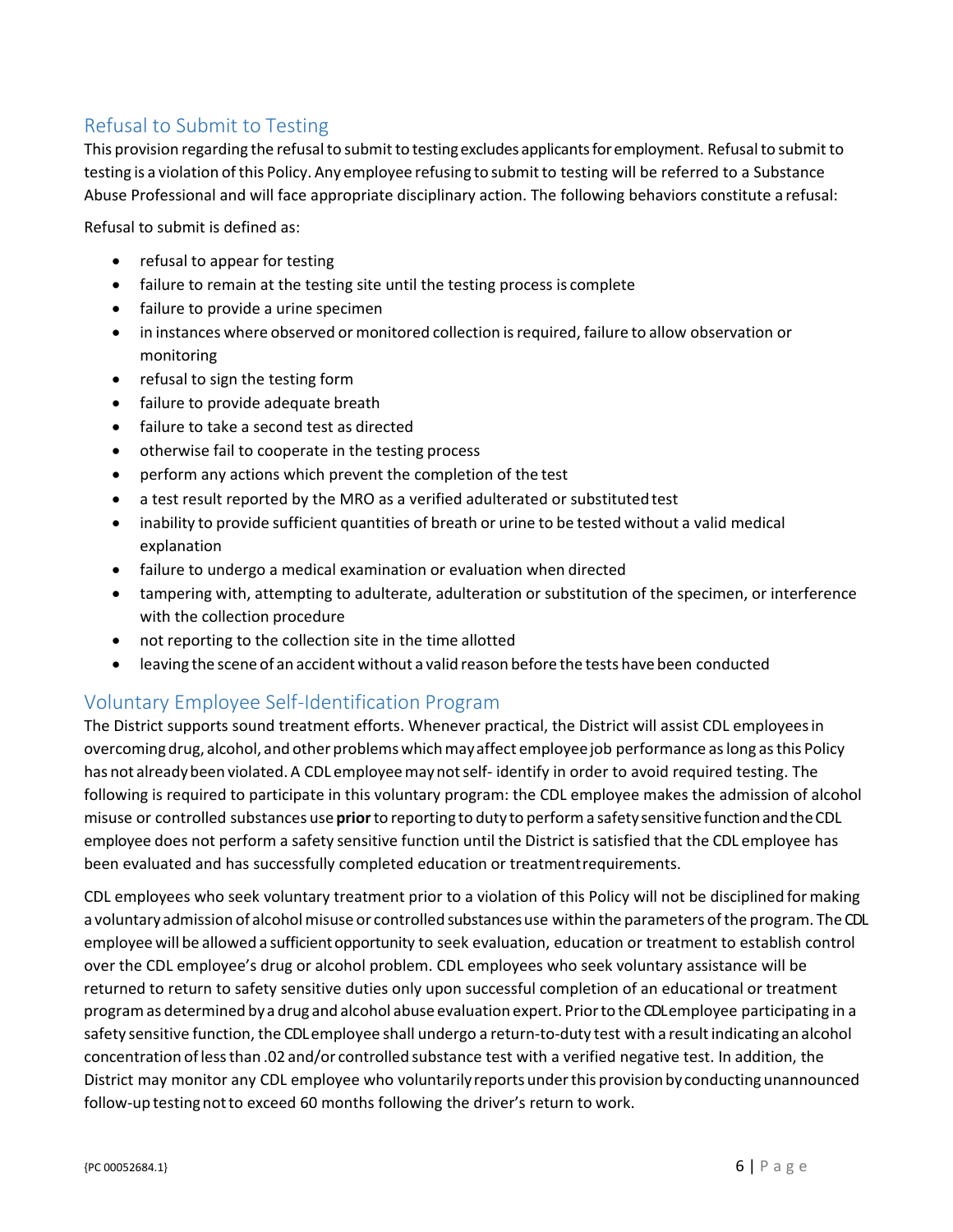If the CDL employee elects to enter an appropriate treatment program, the CDL employee may be placed on unpaid status but will be required to use any accrued vacation time while participating in the evaluation and treatment program so long as the employee is complying with the conditions of treatment. The District will have the right to require verification from the health care provider for a release to work and/or verification of treatment as covered by the District's medical leave policies. More information regarding availability of treatment resources and possible insurance coverage for treatment services is available from the Assistant District Manager.

### Company Representative

Please contact the District Manager or his/her designee if you have any questions about this policy or wish to discuss issues related to the use of controlled substances or the misuse of alcohol.

### Inspection and Searches

The District may conduct unannounced inspection for violations of this Policy in the workplace, work sites, or company premises. Employees are expected to cooperate in any inspection.

#### At Will Employment

Nothing in this policy is to be construed to prohibit the District from maintaining a safe work environment or imposing disciplinary action as it deems appropriate for reasons of misconduct or poor performance, regardless of whether the misconduct or poor performance arises from drug or alcohol use. Such disciplinary actions may include termination of employment. Employment is at‐will and subject to termination by the District or the employee at any time, with or without notice and with or without cause.